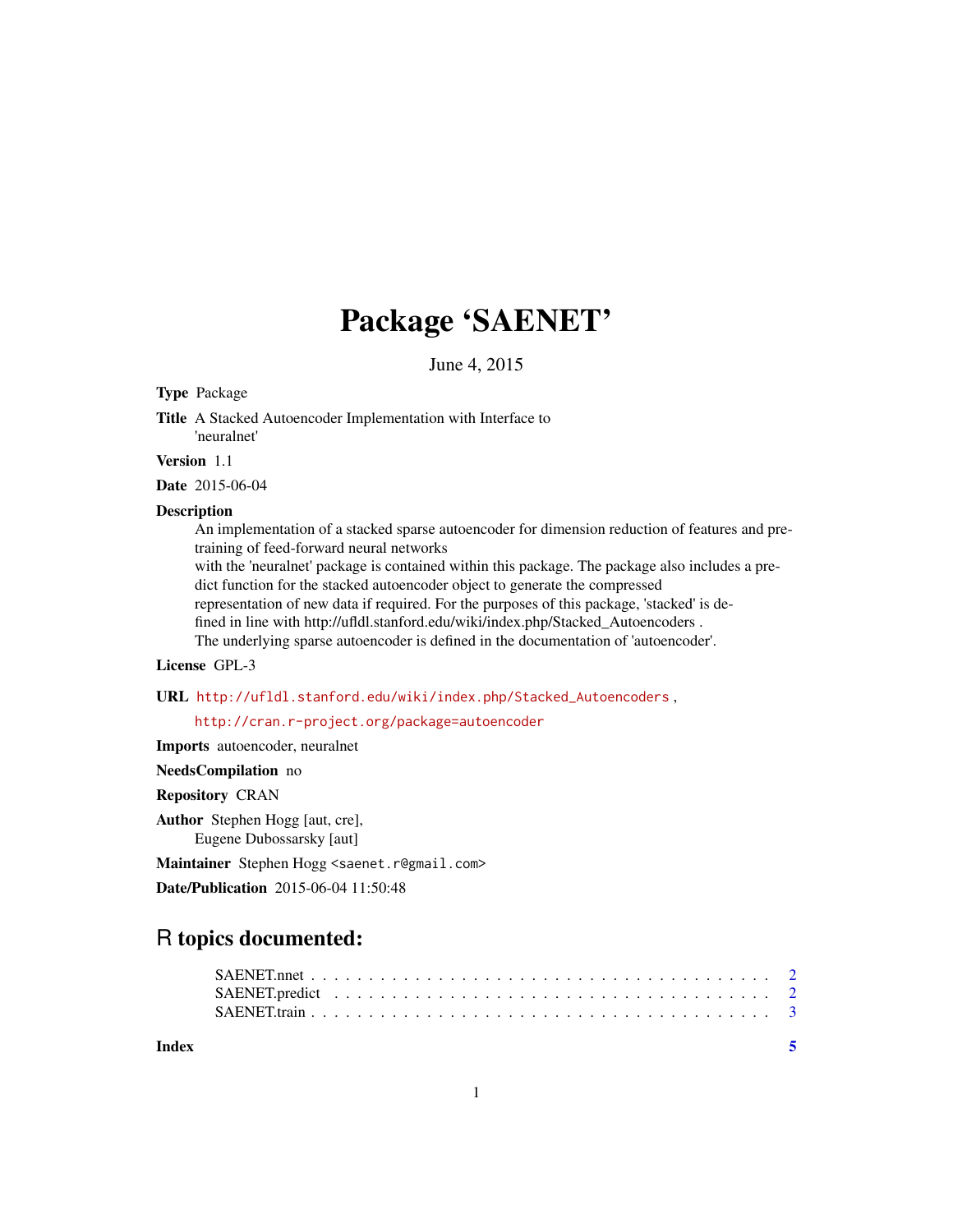<span id="page-1-0"></span>

#### Description

Use a stacked autoencoder to pre-train a feed-forward neural network.

# Usage

SAENET.nnet(h, X.train, target, nn.control = NULL)

# Arguments

| h          | The object returned from SAENET. train()                                                                                                                                            |
|------------|-------------------------------------------------------------------------------------------------------------------------------------------------------------------------------------|
| X.train    | A matrix of training data.                                                                                                                                                          |
| target     | A vector of target values. If given as a factor, classification will be performed,<br>otherwise if an integer or numeric vector is given neuralnet () will default to<br>regression |
| nn.control | A named list with elements to be passed as control parameters to neural net ().<br>Package defaults used if no values entered.                                                      |

#### Value

An object of class nn which can be used with the neuralnet package as normal

| SAENET.predict | Obtain the compressed representation of new data for specified layers |
|----------------|-----------------------------------------------------------------------|
|                | from a stacked autoencoder.                                           |

# Description

Obtain the compressed representation of new data for specified layers from a stacked autoencoder.

# Usage

```
SAENET.predict(h, new.data, layers = c(1), all.layers = FALSE)
```
# Arguments

| h.         | The object returned from SAENET. train()                                                                                 |
|------------|--------------------------------------------------------------------------------------------------------------------------|
| new.data   | A matrix of training data.                                                                                               |
| lavers     | A numeric vector indicating which layers of the stacked autoencoder to return<br>output for                              |
| all.layers | A boolean value indicating whether to override layers and return the encoded<br>output for all layers. Defaults to FALSE |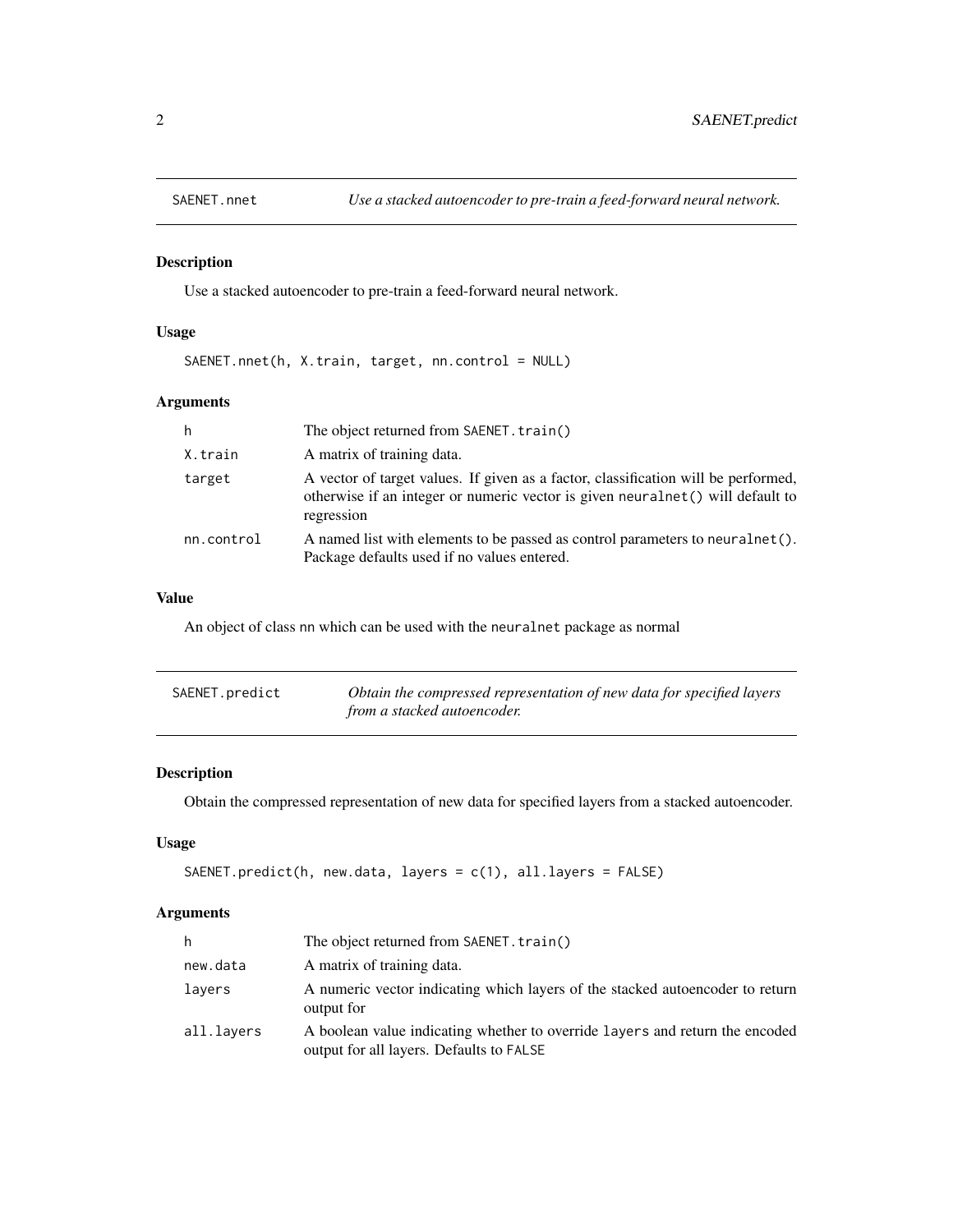#### <span id="page-2-0"></span>SAENET.train 3

#### Value

A list, for which each element corresponds to the output of predict.autoencoder() from package autoencoder for the specified layers of the stacked autoencoder.

#### Examples

```
library(autoencoder)
data(iris)
#### Train a stacked sparse autoencoder with a (5,3) architecture and
#### a relatively minor sparsity penalty. Try experimenting with the
#### lambda and beta parameters if you haven't worked with sparse
#### autoencoders before - it's worth inspecting the final layer
#### to ensure that output activations haven't simply converged to the value of
#### rho that you gave (which is the desired activation level on average).
#### If the lambda/beta parameters are set high, this is likely to happen.
```

```
output \leq SAENET.train(as.matrix(iris[1:100,1:4]), n.nodes = c(5,3),
                       lambda = 1e-5, beta = 1e-5, rho = 0.01, epsilon = 0.01)
```
predict.out <- SAENET.predict(output, as.matrix(iris[101:150,1:4]), layers = c(2))

SAENET.train *Build a stacked Autoencoder.*

#### **Description**

Build a stacked Autoencoder.

#### Usage

```
SAENET.train(X.train, n.nodes = c(4, 3, 2), unit.type = c("logistic","tanh"), lambda, beta, rho, epsilon, optim.method = c("BFGS", "L-BFGS-B",
  "CG"), rel.tol = sqrt(.Machine$double.eps), max.iterations = 2000,
  rescale.flag = F, rescaling.offset = 0.001)
```
#### Arguments

| X.train   | A matrix of training data.                                                                          |
|-----------|-----------------------------------------------------------------------------------------------------|
| n.nodes   | A vector of numbers containing the number of units at each hidden layer.                            |
| unit.type | hidden unit activation type as per autoencode () params.                                            |
| lambda    | Vector of scalars indicating weight decay per layer as per autoencode().                            |
| beta      | Vector of scalars indicating sparsity penalty per layer as per autoencode().                        |
| rho       | Vector of scalars indicating sparsity parameter per layer as per autoencode().                      |
| epsilon   | Vector of scalars indicating initialisation parameter for weights per layer as per<br>autoencode(). |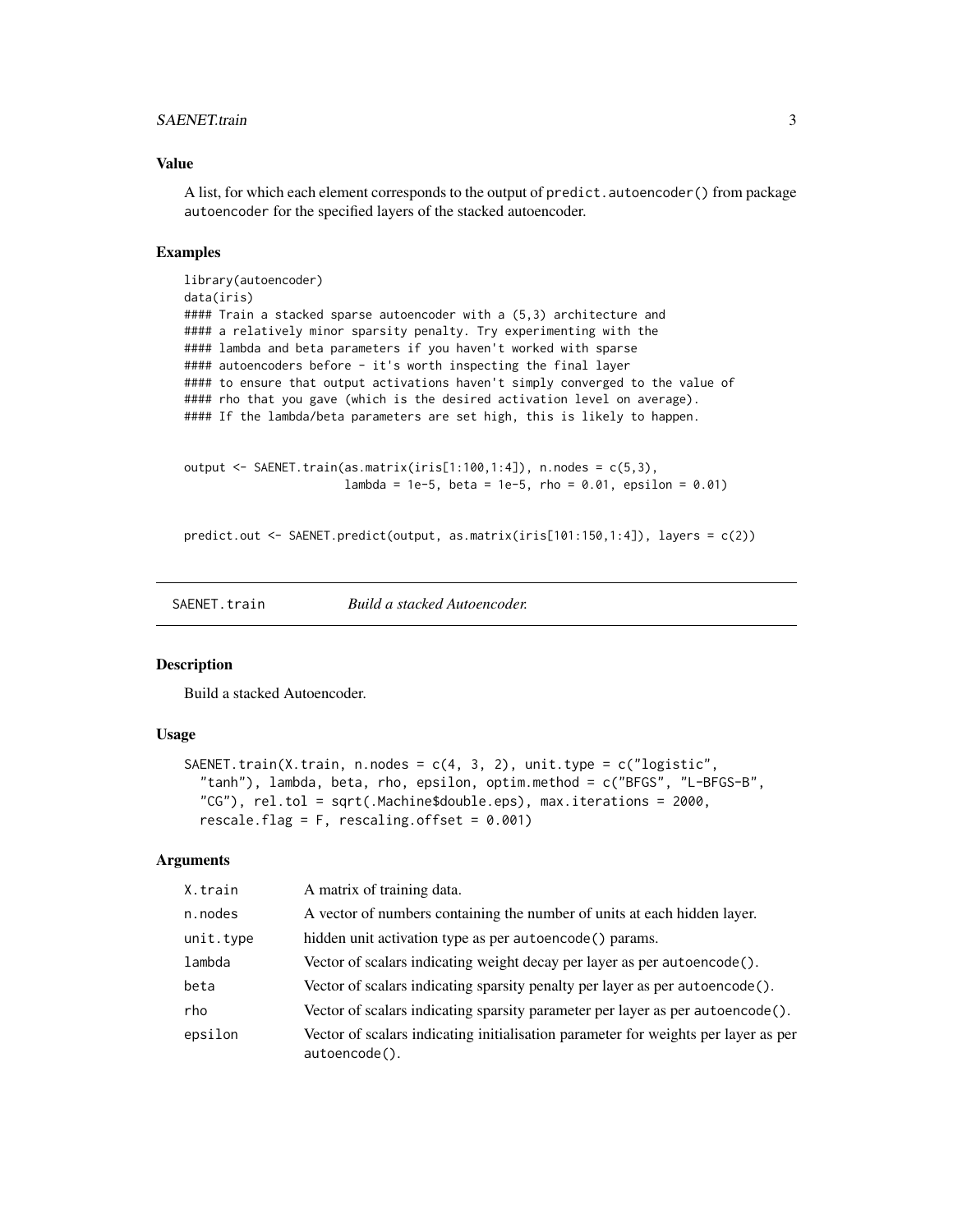| optim.method     | Optimization method as per optim().                                             |
|------------------|---------------------------------------------------------------------------------|
| rel.tol          | Relative convergence tolerance as per optim()                                   |
|                  | max.iterations Maximum iterations for optim().                                  |
| rescale.flag     | A logical flag indicating whether input data should be rescaled.                |
| rescaling.offset |                                                                                 |
|                  | A small non-negative value used for rescaling. Further description available in |
|                  | the documentation of autoencoder.                                               |

#### Value

An object of class SAENET containing the following elements for each layer of the stacked autoencoder:

| ae.out   | An object of class autoencoder containing the autoencoder created in that layer<br>of the stacked autoencoder. |
|----------|----------------------------------------------------------------------------------------------------------------|
| X.output | In layers subsequent to the first, a matrix containing the activations of the hidden                           |
|          | neurons.                                                                                                       |

# Examples

library(autoencoder) data(iris) #### Train a stacked sparse autoencoder with a (5,3) architecture and #### a relatively minor sparsity penalty. Try experimenting with the #### lambda and beta parameters if you haven't worked with sparse #### autoencoders before - it's worth inspecting the final layer #### to ensure that output activations haven't simply converged to the value of #### rho that you gave (which is the desired activation level on average). #### If the lambda/beta parameters are set high, this is likely to happen.

```
output \leq SAENET.train(as.matrix(iris[,1:4]), n.nodes = c(5,3),
                       lambda = 1e-5, beta = 1e-5, rho = 0.01, epsilon = 0.01)
```